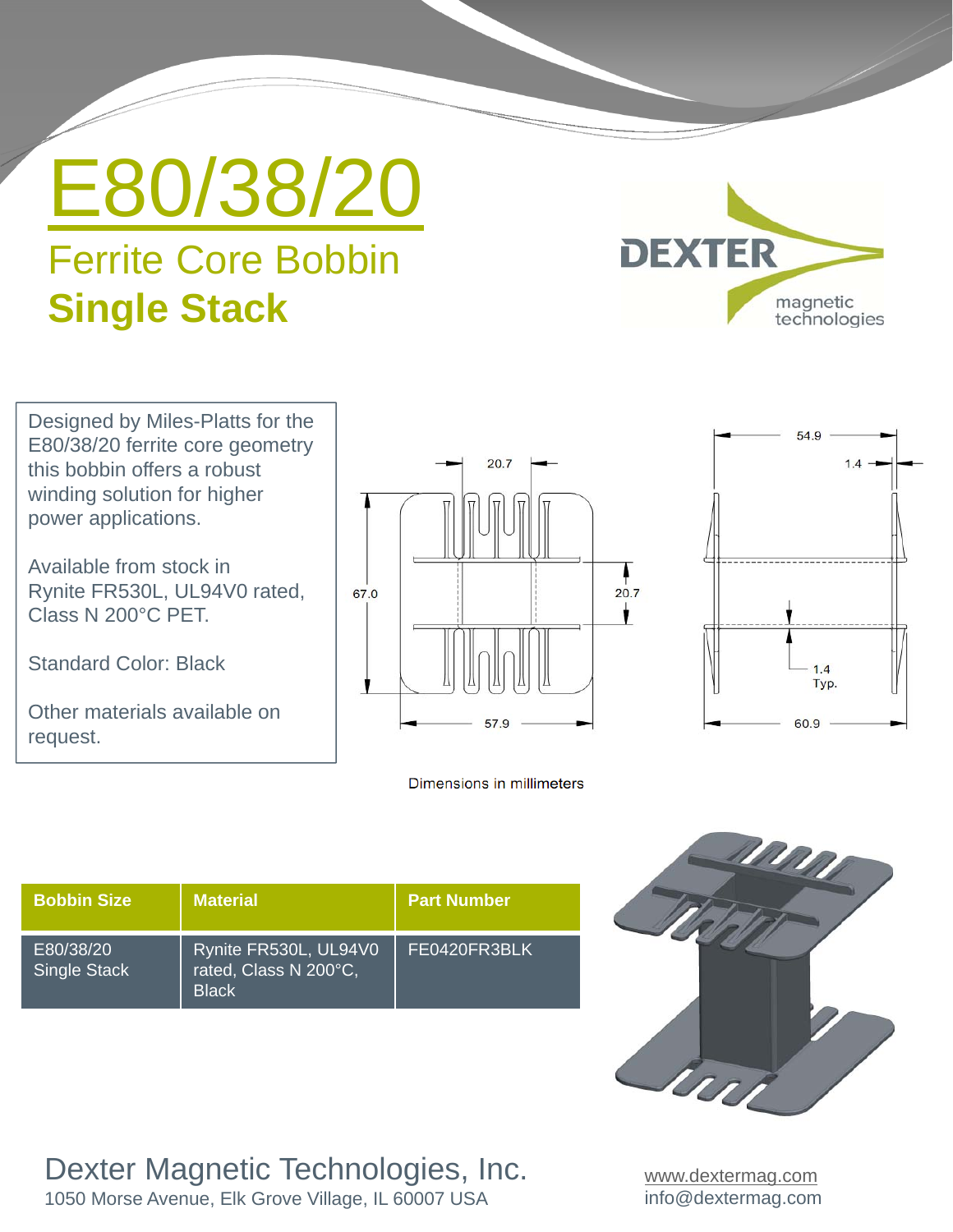## E80/38/20 Ferrite Core Bobbin **Double Stack**



Designed by Miles-Platts for the E80/38/20 ferrite core geometry this bobbin offers a robust winding solution for higher power applications.

Available from stock in Rynite FR530L, UL94V0 rated, Class N 200°C PET.

Standard Color: Black

Other materials available on request.



Dimensions in millimeters



| <b>Bobbin Size</b>        | <b>Material</b>                                                | <b>Part Number</b> |
|---------------------------|----------------------------------------------------------------|--------------------|
| E80/38/20<br>Double Stack | Rynite FR530L, UL94V0<br>rated, Class N 200°C,<br><b>Black</b> | FE0430FR3BLK       |

Dexter Magnetic Technologies, Inc.

1050 Morse Avenue, Elk Grove Village, IL 60007 USA



www.dextermag.com info@dextermag.com